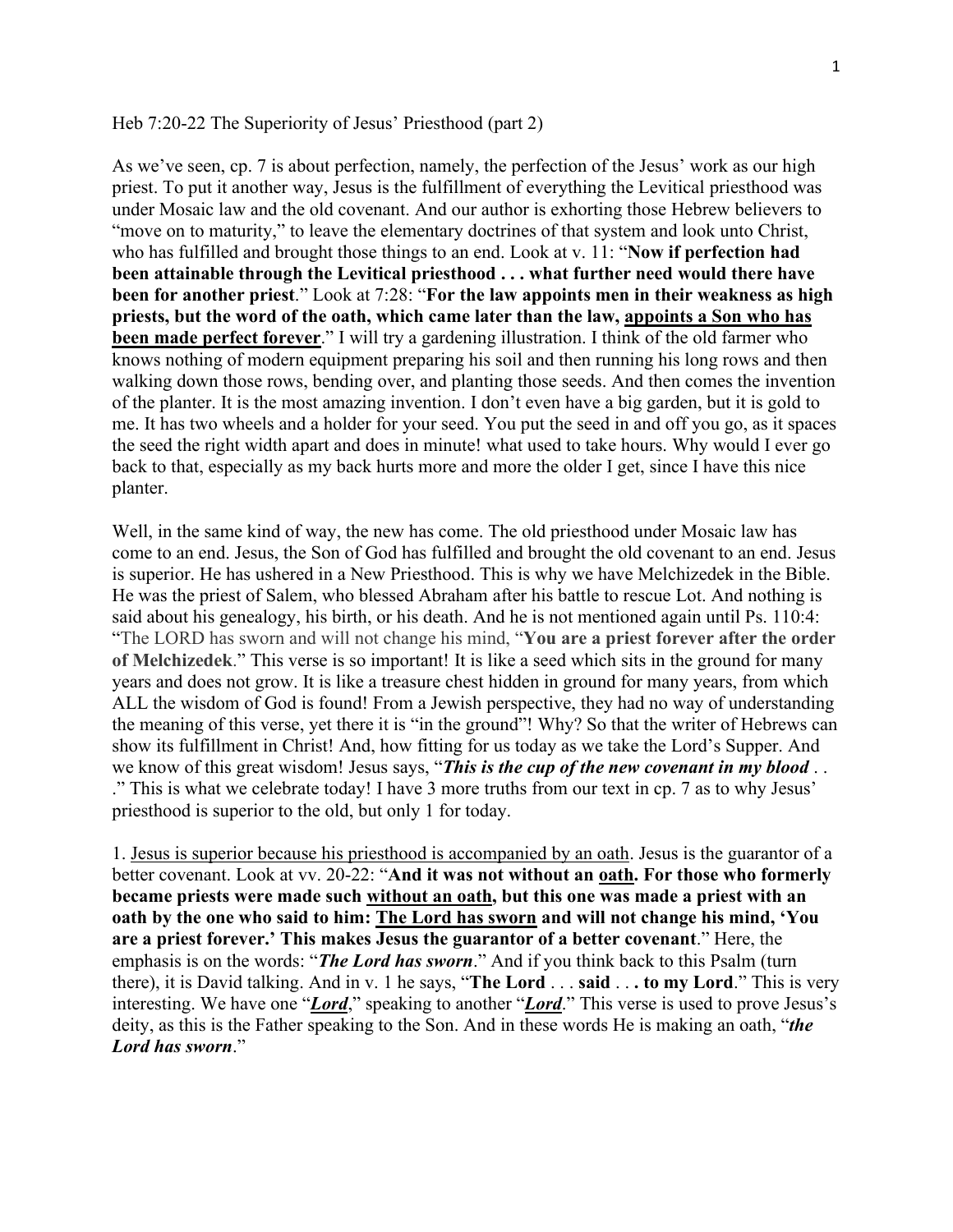Here, he is comparing Aaron and his priesthood with that of the priesthood of Jesus. With Aaron, he became a priest by God's command. In Exod. 28:1 God says to Moses: "Bring near to you **Aaron your brother, and his sons with him, from among the people of Israel, to serve me as priests**." This is a command only. There is no mention of a divine oath. But, with the priesthood of Jesus, which is "after the order of Melchizedek" there is an oath. GOD SWEARS! And He "will not change his mind."

We saw this principle back in 6:13-20 with Abraham as God made an oath. We often make oaths by swearing on a "stack of Bibles" or "on my mother's grave" if we really want to make our point. And we are sinful and often change our minds. But with God, since He is immutable, unchangeable, He cannot swear by any higher authority. And God did not "swear" in this way with Aaron's priesthood. Why? Because that priesthood would come to an end. There is a change from the old to the new. But with Christ, He is a priest "forever" and his priesthood will never change. Brothers and sisters, at the basis of this promise and this oath is the eternal decree of God (which cannot change). This oath is tied to the "secret things of God" (Deur. 29:29). This is God's "*eternal covenant*" (Heb. 13:20) flowing from an eternal, holy, loving, and merciful God. This is why we can say God loved us before the foundations of the world. And how do we know this is true?

We know God keeps his promise because He sent his Son. He is both the "King" and "Priest" of Psalm 110. In Ps. 2:7 we read: "I will tell of the decree: The LORD said to me, "You are my **Son; today I have begotten you.**" Look at v. 22: "This makes Jesus the guarantor (or guarantee) of a better covenant." I love this verse! The KJV says he is our "surety." In other words, He Himself makes something SURE. This is so important to the author. He keeps talking to them and to us about "confidence." In other words, there is something about the priesthood of Jesus that makes something SURE. And if something is SURE, we can trust it with confidence. Look at 3:6: "And we are his house, if indeed we hold fast our confidence and our boasting in our hope." And 3:14: "For we have come to share in Christ, if indeed we hold our **original confidence firm to the end.**" And 4:16: "Let us then with confidence draw near to the throne of grace, that we may receive mercy and find grace to help in time of need.<sup>"</sup> And ³**Therefore, brothers, since we have confidence to enter the holy places by the blood of Jesus** . . . " And finally 10:35: "Therefore do not throw away your confidence, which has a **great reward.**" Today, our confidence is in Jesus, who is the "**guarantor of a better covenant.**" He is our surety.

I think of our children's catechism. Let me remind us of 3 questions and answers.

Q. How then can you avoid Gods curse?

A. I am guilty, & I cannot avoid Gods curse, by any deeds that I can do. (Rom. 3:19-20. Rom 11:6. 2 Cor. 3:5.)

Q. But yet God is wonderful, good and merciful; What has God done for redeeming these naughty ones?

A. God so loved the World that he gave his only Son Jesus Christ, God man, to be our **Surety**, to redeem us, and to procure all good to us. (John 3:16. Mat. 1:21-23. Heb. 7:22,25. Gal. 3:13. 1 Cor. 1:30.)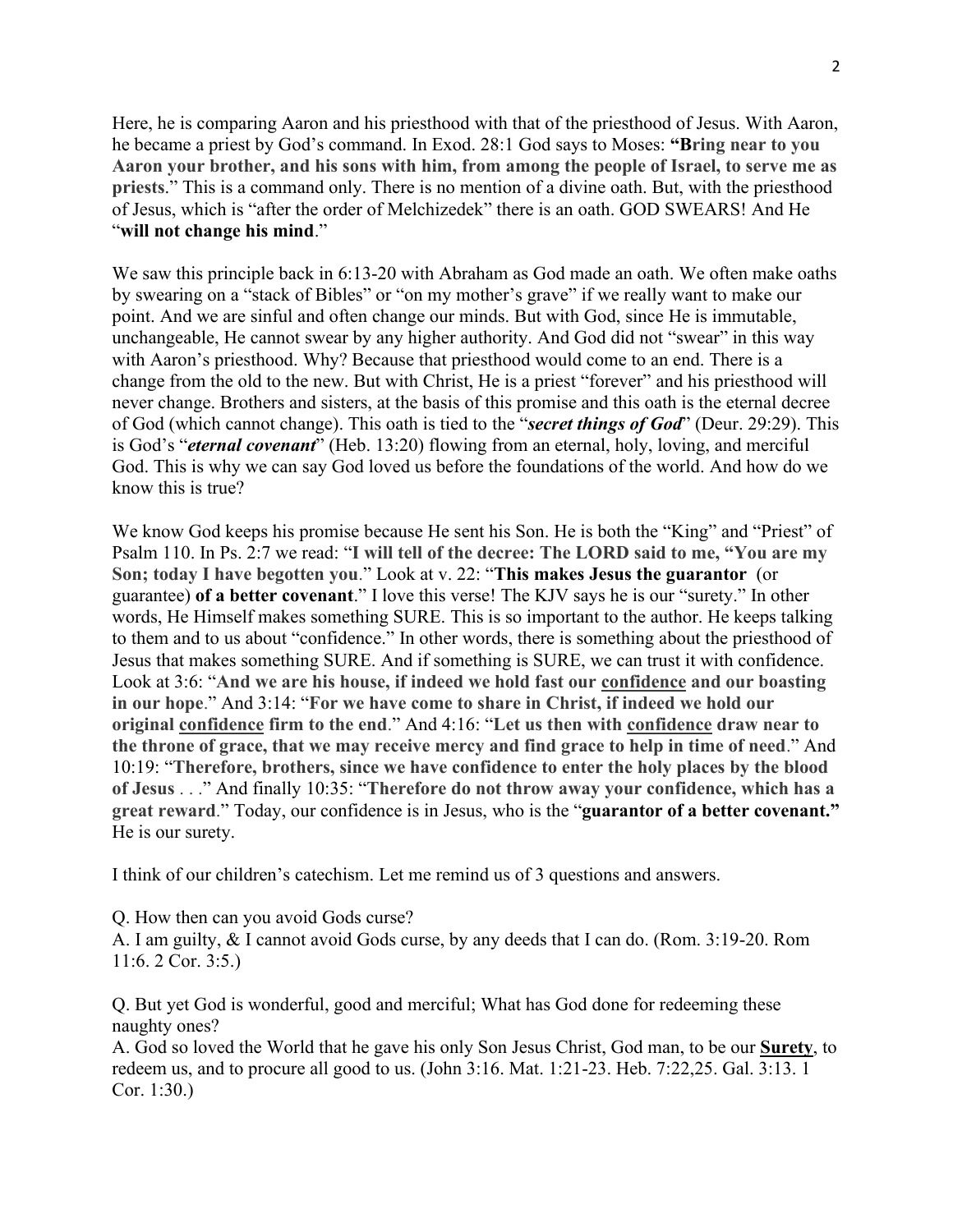Q. What did, and what does this Surety for us?

A. Christ was made a curse for us; and Christ died for our naughtiness, and was laid in the grave; and God was fully satisfied; and released him from that prison, and took him up to Heaven, and set him on his right hand. (Gal. 3:13. 1 Cor. 15:3-4. Isa. 42:1. Mat. 12:18. & 17:5. Phil. 2:7-8. 1 Cor. 15:4. Isa. 53:8-11. Act. 1.:2,9. Rom. 8:34. Heb. 1:3,13.)

Let me try and explain this further as we think about the word "surety" as we "remember" our Lord's death. The definition of the word here is "one who guarantees the reality of something" (Louw& Nida). When someone asks us a question, we often say, "*I guarantee it*." "*I guarantee it will be hot this July*." "*I guarantee taxes will continue to go up*." Or, if you go fishing with Blaine, I may say, "*I guarantee you will . . . . enjoy your time in conversation*." We say these things because we want the person to know that we are SURE of something. We are confident!

In the OT, this word "guarantee" or "surety" takes on a deeper meaning. In the OT it is more like a bondsman, a person who pledges his name, property, or influence in order to make sure something is done. It is kind of like a parent signing in the place of their grown child who wants to establish some credit. Whether this is smart or not, I don't know. But, when a parent signs his/her name to the CC contract, he/she is saying, "If Johnny doesn't pay, I will take care of it." I will be "surety" for this contract.

One of the best examples is found in the story of Joseph. After Joseph was sold into slavery and then rose to the 2<sup>nd</sup> in power in Egypt, there came a great famine. So, Jacob sent his sons down to Egypt to buy food. But, he didn't send Benjamin, his youngest boy, fearing he may lose him like he did Joseph. And while they were there, Joseph said to them, "go and bring your youngest *brother*." And in the meantime, I will keep Simeon with me until you return. So, they go back and run out of food again. So, Jacob says you must return to buy more food. And they say, " $We$ *can't return unless Benjamin goes with us.*" Do you remember what Judah says to Jacob? Gen. 43:8-³**Send the boy with me, and we will arise and go, that we may live and not die, both we and you and also our little ones. I will be a pledge of his safety. From my hand you shall require him. If I do not bring him back to you and set him before you, then let me bear the blame forever.**" He was saying, "As much as in my power, I guarantee his return. If not, I am to *blame. I will be his surety.*"

Another example is the Apostle Paul as he writes to Philemon about the escaped slave Onesimus. He tells him, "I am sending him back, and if he owes you anything, put that to my account. I *will be his surety. I will repay*." Brothers and sisters, do you see the picture here concerning Christ. As the Son takes on his mission, he says to the Father, "Charge to my account *WHATEVER my people owe you and I will FULLY cover their debts. I will be their surety. I will be their guarantee. I will be their bondsman.*'' Jesus Christ is the OATH of God. He is our confidence!

Repeat Catechism.

- Q. How then can you avoid Gods curse?
- A. I am guilty, & I cannot avoid Gods curse, by any deeds that I can do.